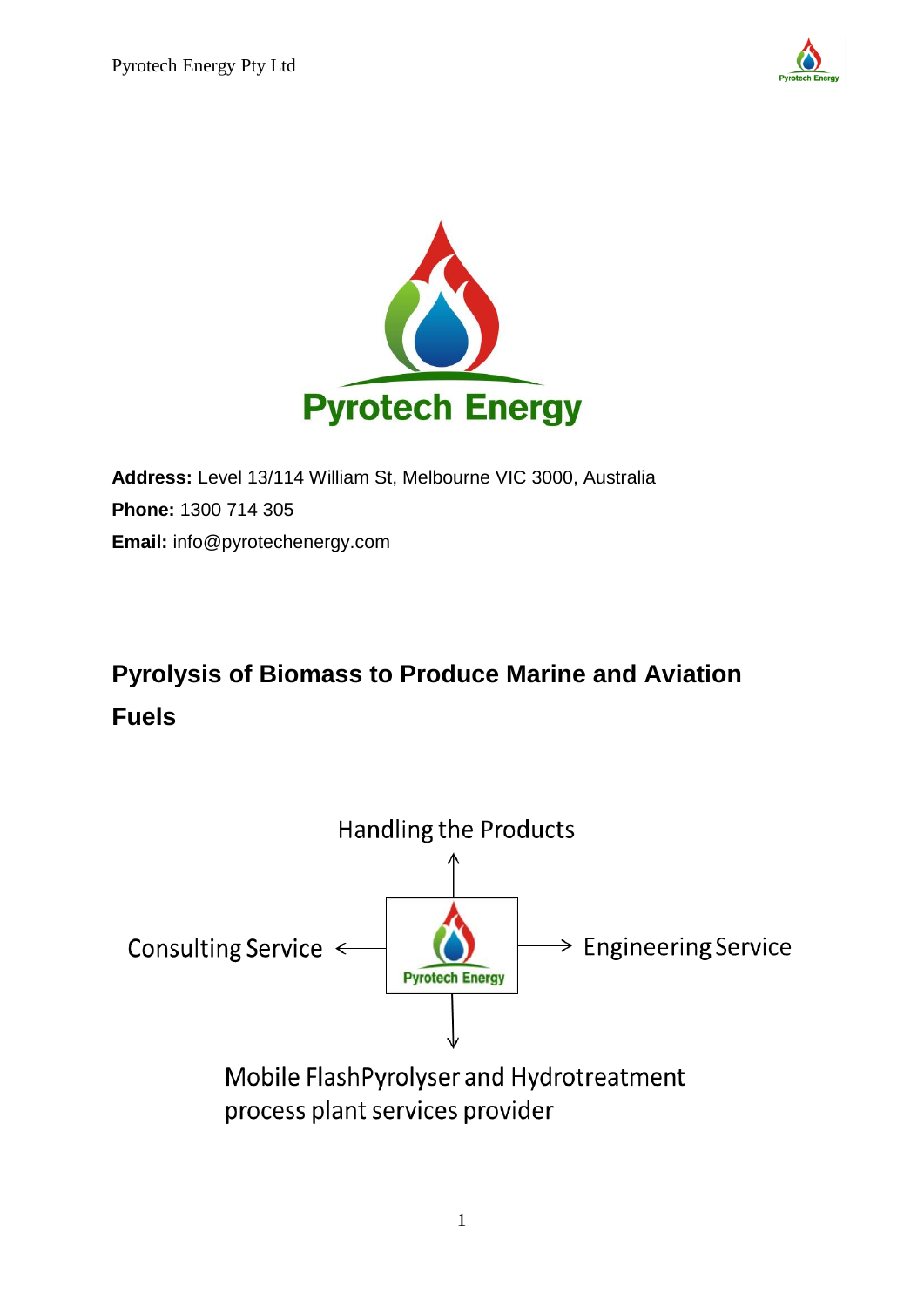

# **Contents**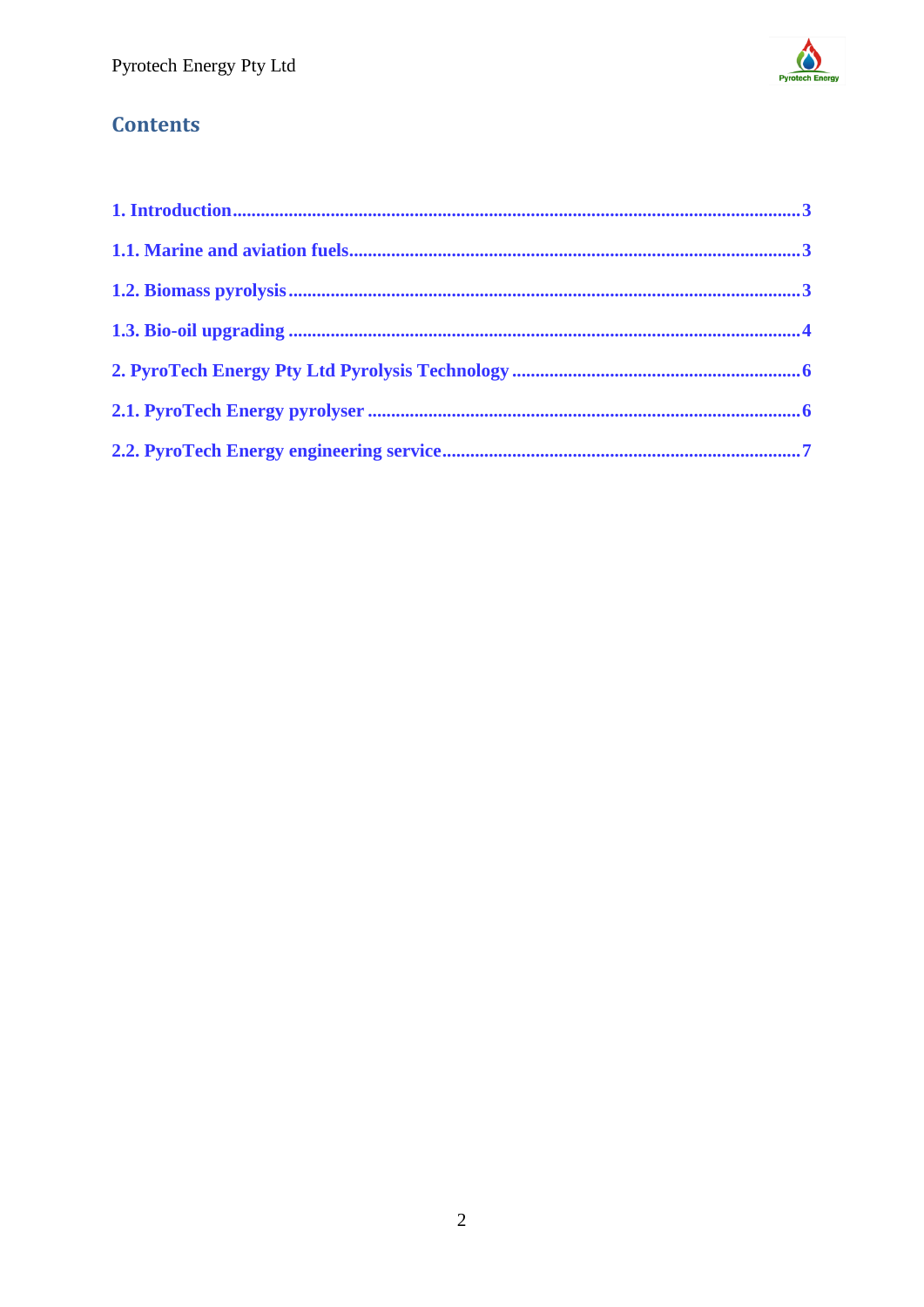

#### <span id="page-2-0"></span>**1. Introduction**

#### <span id="page-2-1"></span>**1.1. Marine and aviation fuels**

Fossil fuel depletion and also green gas emission is boosting the research on new sources of energy. Marine and aviation fuels are between the most consumed fossil based fuels. As a result, they should be replaced by other fuels in the near future.

Recently, biomass-derived fuel has become a key element to replace the aviation and marine fuels because of being renewable and also reducing the costs and environmental impacts. For this aim, pyrolysis was selected as a preferred process to convert thermochemically the biomass into bio-marine and bio-aviation fuels.

#### <span id="page-2-2"></span>**1.2. Biomass pyrolysis**

Pyrolysis is the thermochemical decomposition of organic material at elevated temperatures in the absence of oxygen. It typically occurs at operating temperatures above 350°C. Pyrolysis is categorized to slow, fast and flash types. The fast and flash ones are currently the most widely used pyrolysis systems because the slow process takes several hours to complete and results in bio-char as the main product. On the other hand, fast and flash pyrolysis yields high content of bio-oil and flammable gas. In addition, it takes a very short time to complete the fast and flash pyrolysis.

Bio-oil is an attractive alternative energy source for many reasons. Most notably, it is completely renewable and easily created from common waste products. Using biomass feedstock such as wood, the pyrolysis process results in "net zero" carbon dioxide emissions. In the short term, bio-oil can be used in place of traditional fuel oil in conventional home furnaces and boilers with little modification. However, comparing its fuel properties with marine and aviation fuels, it requires further upgrading.

As can be seen from Table 1, typical bio-oil fuel properties are far from the fuel properties of marine and aviation fuels. High acidity, low heating value and instability of the bio-oil are the major problems hindering their supply in sheep and planes.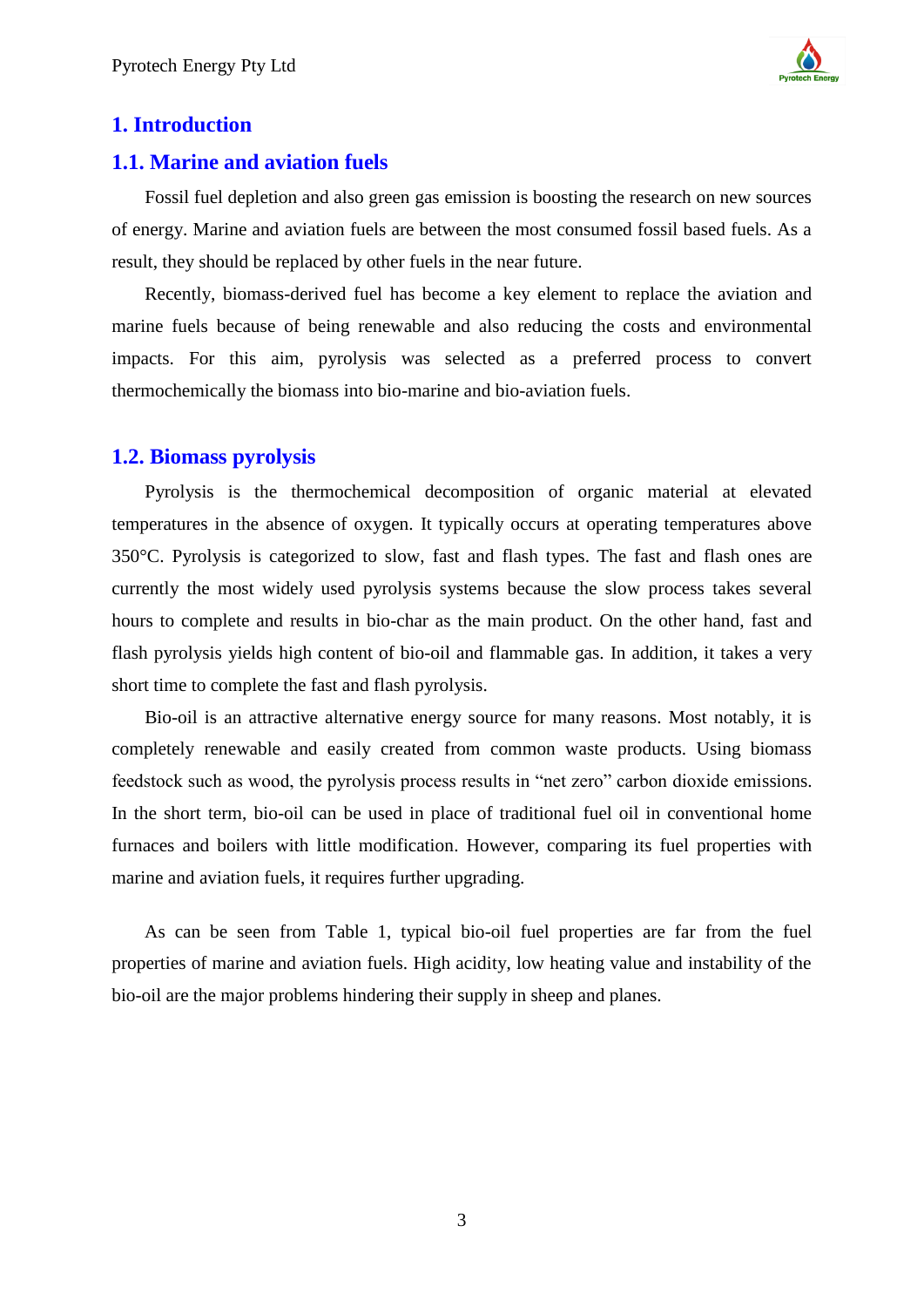| <b>Properties</b>            | <b>Bio-oil</b> | <b>Marine fuel</b> | <b>Aviation fuel</b> |
|------------------------------|----------------|--------------------|----------------------|
| Density $(kg/m^3)$           | 1100-1300      | 790-910            | 775-840              |
| Viscosity @ $50^{\circ}$ C ( | 15-40          | $10 - 60$          | 8                    |
| $mm^2/s)$                    |                |                    |                      |
| <b>CCAI</b>                  |                | 800                |                      |
| Sulphur (wt%)                | < 0.05         | < 0.1              | 0.003                |
| Flash $(^{\circ}C)$          | 40-110         | $>60$              | 38                   |
| Hydrogen sulphide            |                | $\leq$             |                      |
| (mg/kg)                      |                |                    |                      |
| Acid Number (mg KOH/g)       | 70-100         | < 0.5              | < 0.1                |
| Water $(v\%)$                | $20 - 30$      | 0.05               | < 0.1                |
| Ash $(wt\%)$                 | < 0.3          | 0.01               |                      |
| High heating value           | 19-24          | 45                 | 47.3                 |
| (MJ/kg)                      |                |                    |                      |
| Low heating value            | $13 - 18$      | 44                 | 42.0                 |
| (MJ/kg)                      |                |                    |                      |

**Table 1**. The typical fuel properties of woody biomass bio-oil, marine and aviation fuels.

#### <span id="page-3-0"></span>**1.3. Bio-oil upgrading**

 The produced raw bio-oil from pyrolysis cannot directly be used as a marine and/or aviation fuels because of the high acidity and low heating value. The high concentration of heavy components gives it instability. These pure properties are mainly because of the presence of oxygen containing compounds in the bio-oil. One of the most promising methods to upgrade the property of crude bio-oil is hydrodeoxygenation (HDO) of bio-oil with a catalyst at high hydrogen pressure (50-200 bar) and high temperature (250-400 $^{\circ}$ C) to remove the oxygen in the form of water. Bio-oil hydrodeoxygenation can be performed in batch and continuous reactors. The continuous HDO is more likely used in commercial operations.

 The earliest research on the hydrodeoxygenation of pyrolysis oil appeared in 1984. In these investigations, apparent similarities between hydrodesulphurization (HDS) of crude petroleum in the refinery and HDO were taken as a starting point. As a result, the commonly applied catalysts were HDS catalysts, either  $NiMo/Al<sub>2</sub>O<sub>3</sub>$  or  $CoMo/Al<sub>2</sub>O<sub>3</sub>$ . The chosen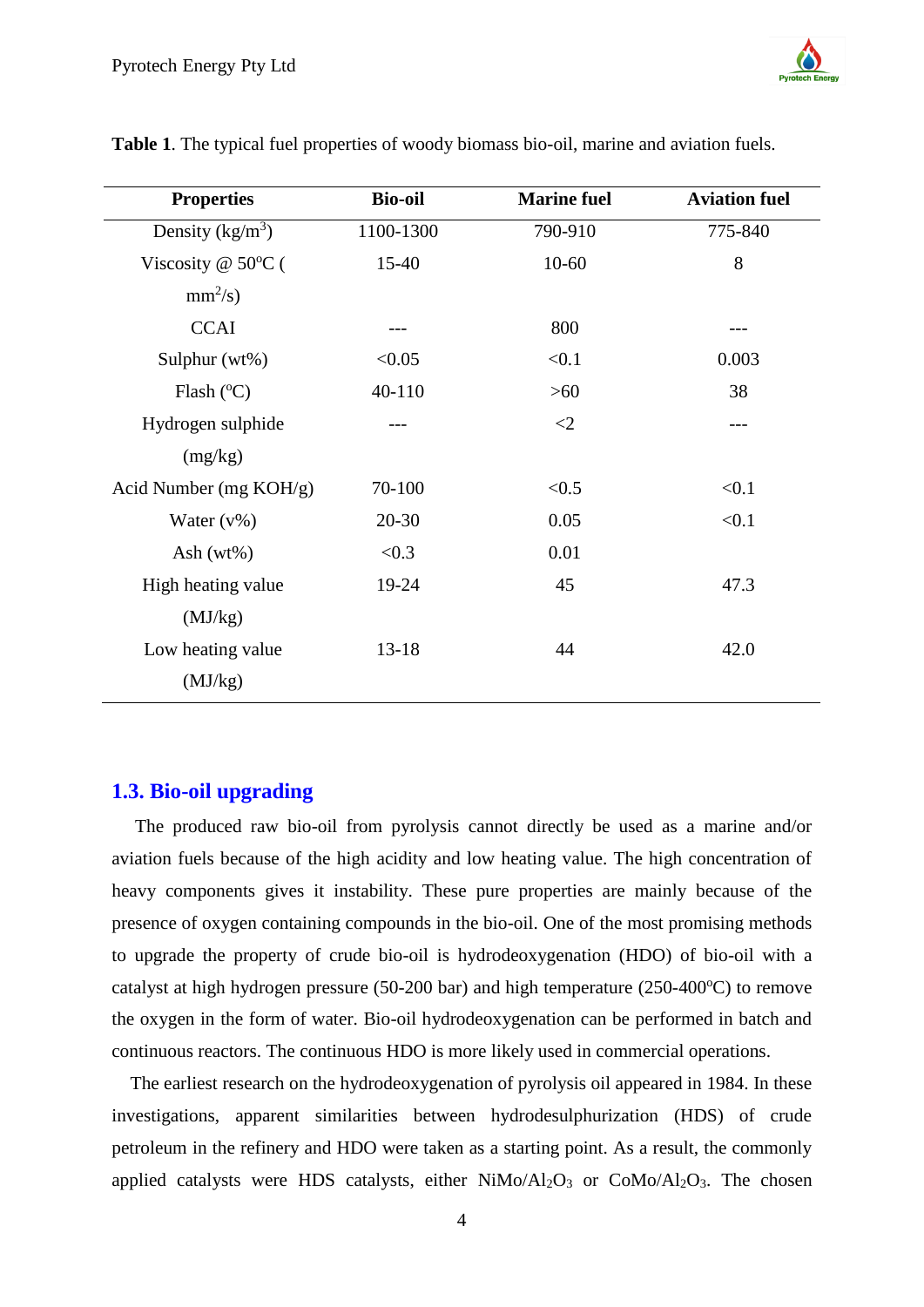

reaction conditions were the temperature of 200-400˚C, the pressure of 100-200 bar and liquid hourly space velocity (LHSV) of bio-oil feeding varied from 0.05 up to 2. The most important findings from this work were that bio-oil could not be treated like petroleum because severe reactor blockage was observed due to charring of the bio-oil and coke formation. Then there was a need for understanding the reason of charring and coke formation, using an optimized condition of hydrotreatment and a proper catalyst to avoid reactor and pipeline blockage.

Noble metal catalysts such as Ru, Pd, Rh, Pt, CuCr, CuO, NiO, Ni supported on Mg<sub>2</sub>O<sub>3</sub>/SiO<sub>2</sub> or activated carbon were the second catalyst group which have been tested. In the continuous set-ups, the noble metal catalysts in general showed better performance than the HDS catalysts. As the price of the noble metal catalysts was much higher than the ones of HDS catalysts, some researchers endeavoured to work on HDS catalysts and use sulphur to activate them. The result of this research showed that non-sulphided form of the catalyst has less activity than the sulphided catalysts. This implies that the addition of a sulphur source is advantageous when using these catalysts. A few different methods have been applied to sulphide the catalyst using H2S or dimethyl disulphide (DMDS) as a sulphur source. All in all, by using a proper catalyst in HDO process, depending on the process severity, bio-oil can be upgraded to biofuel, which can be used in a range of applications such as petrol, diesel, marine and aviation fuels.

The typical properties of the biofuel are shown in Table 2. Not much data are available in literature regarding the biofuel from woody biomass. However, the presented data proves the possibility of using the biofuel as an engine fuel directly.

| <b>Properties</b>     | <b>Biofuel</b> |
|-----------------------|----------------|
| Density $(kg/m^3)$    | 930            |
| Heating value (MJ/kg) | 41.4           |
| pH                    | 6.4            |

**Table 2**. The typical fuel properties of woody biomass biofuel.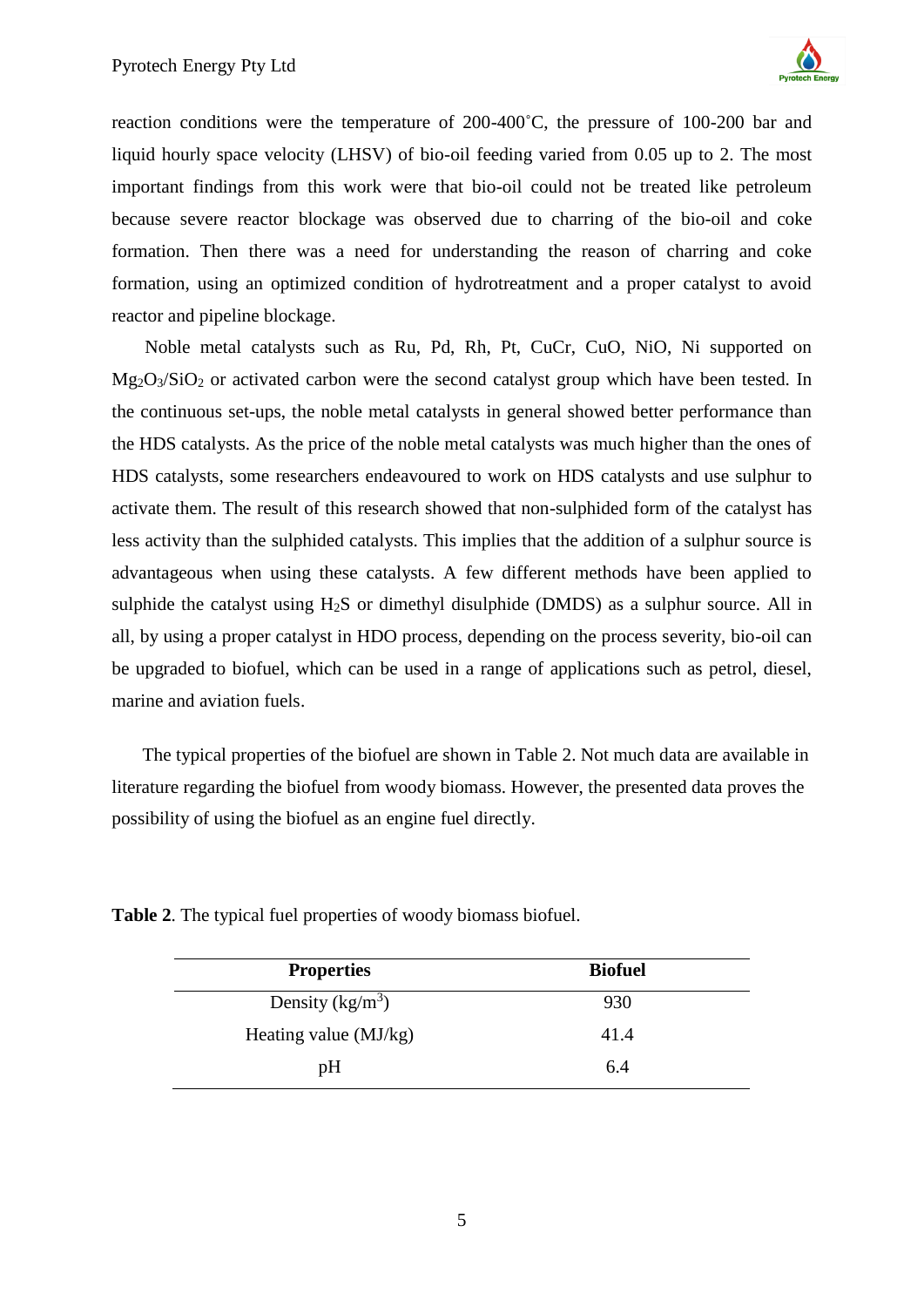

## <span id="page-5-0"></span>**2. PyroTech Energy Pty Ltd Pyrolysis Technology**

### <span id="page-5-1"></span>**2.1. PyroTech Energy pyrolyser**

Pyrotech Energy is a licensor and provider of the mobile flash pyrolysis technology in Australia. Its pyrolyser can convert the woody biomass into dry bio-oil, wood vinegar (also called wood acid), biochar and wood gas. In addition, its process can separate the mixture of acids and water from the bio-oil and produce the wood vinegar and dry bio-oil separately. The typical yields of the products from the pyrolysis of the woody feedstock by PyroFlash technology considering 10 wt% water in biomass are shown in Table 3.

| Table 3. The yield of the different products from the pyrolysis of woody biomass |  |  |  |
|----------------------------------------------------------------------------------|--|--|--|
|----------------------------------------------------------------------------------|--|--|--|

| No.            | Product      | wt% of feed |
|----------------|--------------|-------------|
|                | Biochar      | 10          |
| 2              | Bio-oil*     | 25          |
| 3              | Wood vinegar | 25          |
| $\overline{4}$ | Wood gas     | 40          |

\* It should be noted that the bio-oil includes 5 and 20 wt% wet and dry oils.

The company provides the pyrolyser with two possible production capacities including 2 and 10 tonnes per day of woody biomass feeding. The most string fact is that both plants are mobile and can be taken to the farm land or the biomass source (Figure 1).





**Figure 1.** The mobile pyrolyser with 2 and 10 tonnes per day feeding capabilities.

Further upgrading system is also proposed by Pyrotech Energy Company to upgrade the bio-oil into biofuels.